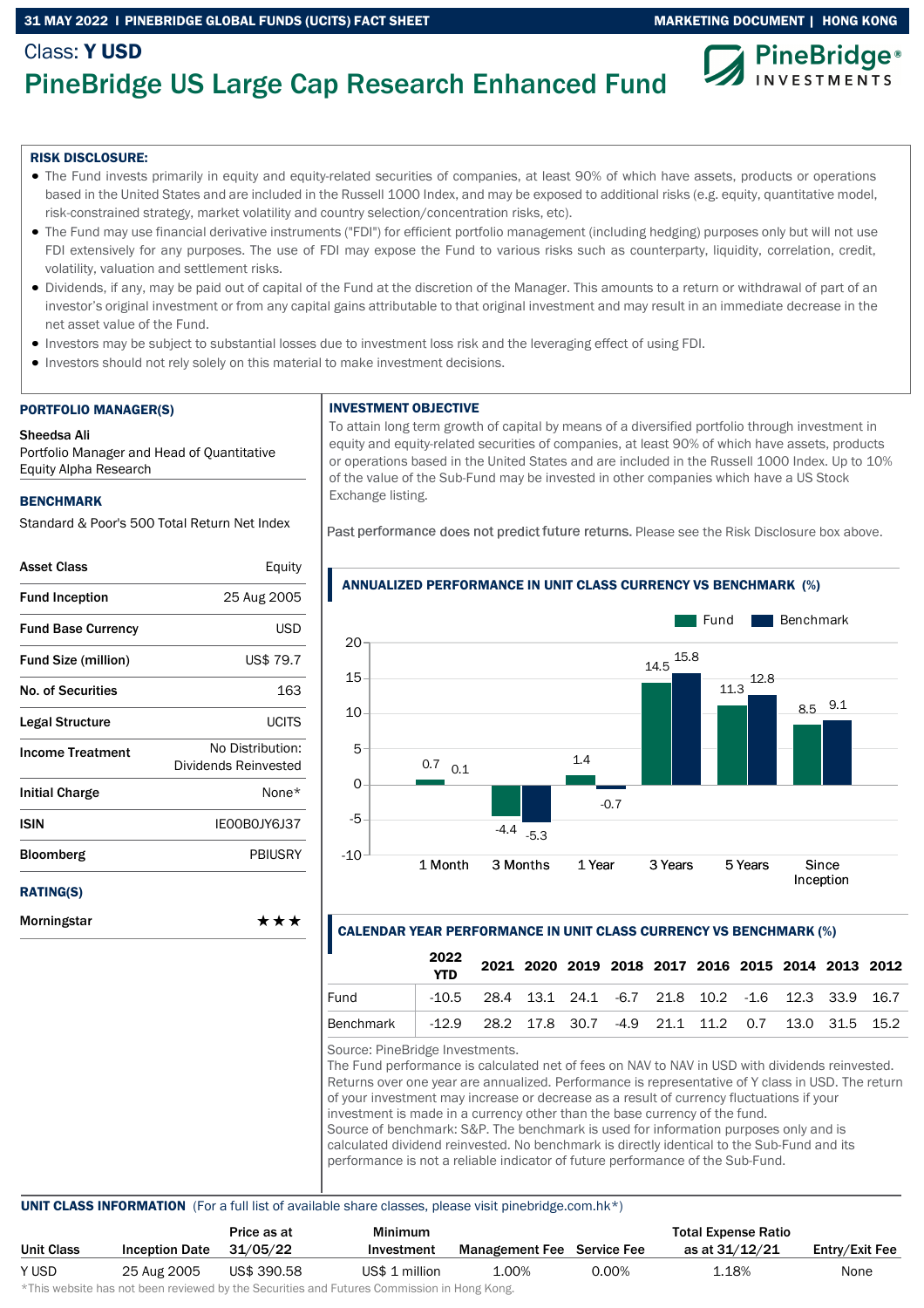## Class: Y USD PineBridge US Large Cap Research Enhanced Fund



| <b>SECTOR BREAKDOWN (%)</b>   |             |                  |
|-------------------------------|-------------|------------------|
|                               | <b>FUND</b> | <b>BENCHMARK</b> |
| Information Technology        | 28.7        | 27.1             |
| Health Care                   | 13.4        | 14.4             |
| <b>Financials</b>             | 12.5        | 11.2             |
| <b>Consumer Discretionary</b> | 10.2        | 10.9             |
| <b>Communication Services</b> | 9.8         | 8.8              |
| Industrials                   | 9.8         | 7.8              |
| Energy                        | 5.2         | 4.8              |
| <b>Consumer Staples</b>       | 5.2         | 6.5              |
| Other                         | 4.9         | 8.5              |
| Cash                          | 0.3         | 0.0              |

### FUND ANALYSIS

|                          | <b>3 YEARS</b> |
|--------------------------|----------------|
| <b>Information Ratio</b> | $-0.5$         |
| Sharpe Ratio             | 0.8            |
| Alpha $(%)$              | $-0.8$         |
| Tracking Error (%)       | 2.4            |
| Standard Deviation (%)   | 17.9           |
| Beta                     | 1.0            |
| R Squared (%)            | 98.2           |
|                          |                |

### PORTFOLIO CHARACTERISTICS

| Wtd Avg Mkt Cap US\$ million | 297,520.3 |
|------------------------------|-----------|
| P/E Ratio                    | 15.6      |
| P/B Ratio                    | 3.6       |
| ROE (%)                      | 32.6      |
| Debt to Equity Ratio         | 1.08      |

### **GLOSSARY**

Alpha: Measures the relative performance generated by the fund compared to the benchmark. An alpha of 1.0 indicates that the fund has outperformed its benchmark by 1%, after adjusting for risk of the benchmark.

Beta: Reflects sensitivity of the fund's returns to that of benchmark returns. A beta of 1.05 suggests that the fund could perform 5% better than the benchmark in up market and 5% worse in down market, assuming all other factors remain constant.

Exit Fee: Fee charged to investors when they redeem unit from a fund.

Information Ratio: Measures the funds returns above the benchmark returns relative to the risk (volatility) of the excess returns. It is a measure that identifies the consistency of the manager to outperform the benchmark.

Initial Fee: Fee charged to investors when they purchase units in a fund.

Management Fee: Percentage of the fund's assets that unitholders pay annually as remuneration to the investment adviser for managing the fund.

R Squared: Reflects the proportion of fund performance explained by changes in the benchmark. A high R-squared indicates the fund's performance has been in line with the benchmark. A low R-squared indicates the fund's performance has not been in line with the benchmark.

Service Fee: Percentage of fund's assets that retail unitholders pay annually for distribution services.

Sharpe Ratio: Measure of the fund's risk adjusted performance calculated as the portfolio returns in excess of the risk-free rate, divided by the risk (volatility) i.e. the Standard Deviation. The higher the Sharpe Ratio the better the returns compared to the risk taken.

Total Expense Ratio (TER): Estimated percentage (annualized) of fund assets used to pay for management fees and operating expenses, including service fees (if any) incurred by the fund. Fund expenses are reflected in the NAV. When calculating the TER, PineBridge has used the amount of expenses that it has received or estimated in its capacity as the Fund's Manager. Please note that the expense ratio includes variable expenses that are based on a number of factors including fund size, transactions, and other expenses. No assurance can be given that the TER will be realized over any future given period.

Tracking Error: Reflects the degree of variability of fund returns in relation to the benchmark. The lower the number the closer the fund's historic performance is to the benchmark.

### TOP TEN HOLDINGS (%)

|                                  | <b>FUND</b> |
|----------------------------------|-------------|
| Apple Inc.                       | 7.4         |
| <b>Microsoft Corporation</b>     | 6.8         |
| Alphabet Inc.                    | 4.7         |
| Berkshire Hathaway Inc.          | 2.3         |
| Procter & Gamble Company         | 2.0         |
| Amazon.com, Inc.                 | 1.9         |
| Visa Inc.                        | 1.9         |
| Meta Platforms, Inc.             | 1.8         |
| Broadcom Inc.                    | 1.7         |
| United Health Group Incorporated | 1.6         |